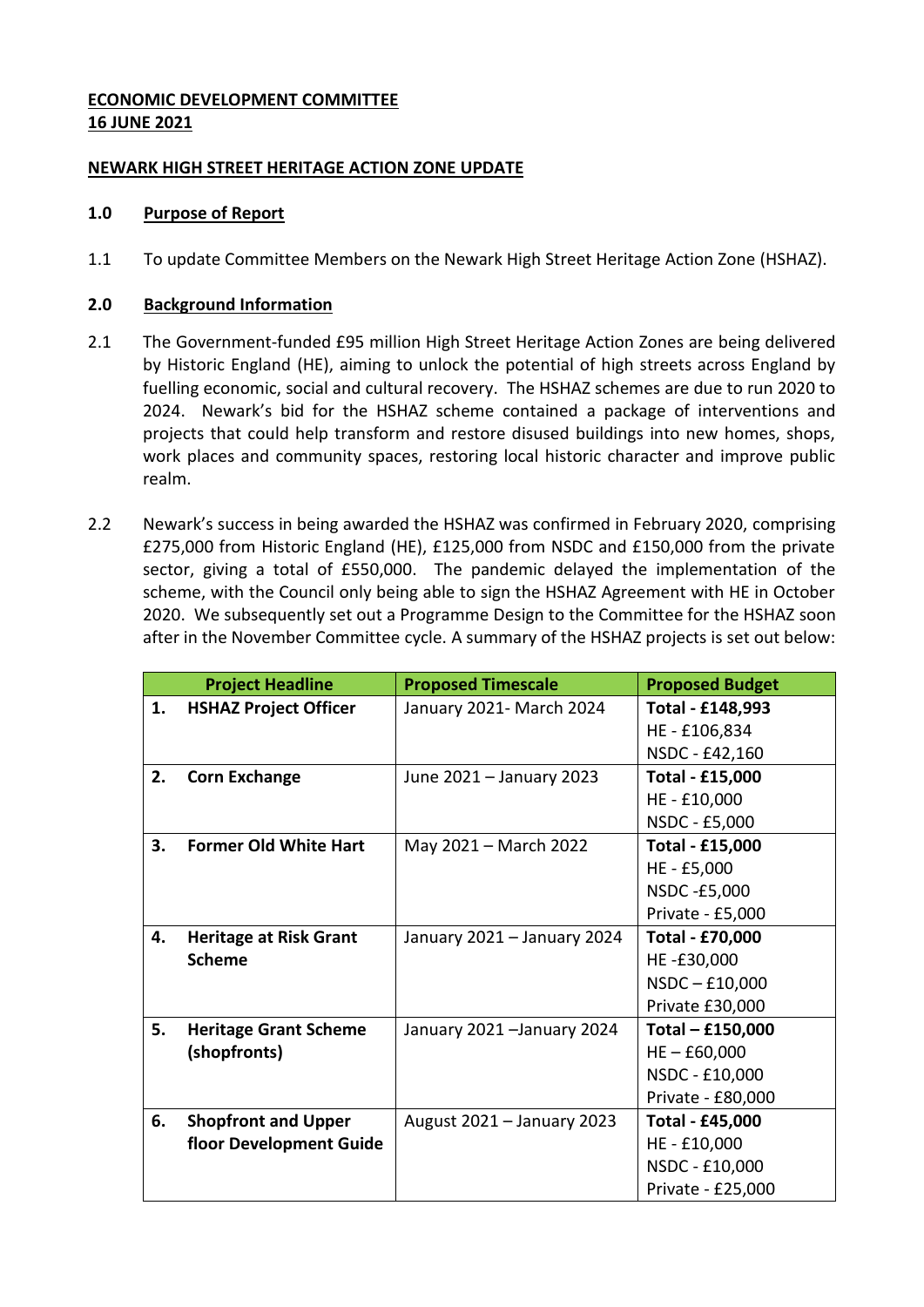| 7. | <b>Public realm and</b>     | March 2021 – February 2022 | <b>Total - £25,000</b> |  |
|----|-----------------------------|----------------------------|------------------------|--|
|    | wayfinding (Beaumond        |                            | HE - £5,000            |  |
|    | Cross)                      |                            | NSDC - £10,000         |  |
|    |                             |                            | Private - £10,000      |  |
| 8. | Lease tenant advice         | August 2021 – September    | Total - £10,000        |  |
|    |                             | 2022                       | HE - £5,000            |  |
|    |                             |                            | $NSDC - E5,000$        |  |
| 9. | <b>Publication – Newark</b> | April 2021 - Jul 2023      | Total - £10,000        |  |
|    | <b>Heritage</b>             |                            | HE - £10,000           |  |
|    | 10. Tax and Business Rates  | August 2021 – September    | Total - £30,000        |  |
|    | <b>Review</b>               | 2022                       | HE - £15,000           |  |
|    |                             |                            | NSDC - £15,000         |  |
|    | 11. Community Engagement    | June 2021 - March 2024     | Total - £17,598        |  |
|    |                             |                            | HE - £11,299           |  |
|    |                             |                            | NSDC - £6,299          |  |
|    | 12. Footfall Counting       | January 2021 – March 2021  | Total - £22,100        |  |
|    |                             | (data collection ongoing)  | HE - £17,000           |  |
|    |                             |                            | NSDC - £5,100          |  |

2.3 A more detailed Action Plan is included in the **Appendix** and the explanation and context to the individual projects can be found within the Programme Design (in the Background Papers).

### **3.0 Current Progress on the Newark HSHAZ**

- 3.1 Despite the challenges of the pandemic, work has now started in earnest in delivering the Newark HSHAZ:
	- A Heritage Action Zone Project Officer was duly appointed by the Council in January 2021. The Project Officer is funded through the HSHAZ (HE are paying most of the salary and NSDC is covering the on-costs). It is a full time 4 year fixed term contract.
	- Footfall sensors have been installed, with three in place before the 17 May lockdown easing, and two further sensors due to be installed over the next 2-4 weeks.
	- Dedicated information page on the Council's website with all enquiries directed to the Conservation Team.
	- An updated Heritage at Risk survey in the HSHAZ area has been undertaken by the Conservation Team, allowing us to refine and prioritise buildings for support.
	- A Community Engagement Plan is being progressed and we hope to publish very soon.
	- A Communications Plan has been progressed and it is anticipated that there will be media exposure on key milestones throughout the HSHAZ period.
- 3.2 The two elements of spend in the final quarter of 2020-21 was £33,196. We had originally forecast spending slightly higher than this (£45,875) for the last financial quarter, but that was in anticipation of being able to encourage conservation condition assessments and feasibility work in the Corn Exchange (estimated cost £10-12k). Due to challenges with working with the owner, this has not been possible, and the unspent monies have been carried forwards. It remains possible that feasibility work could yet be undertaken on the Corn Exchange at a later date.

#### **Footfall Sensors**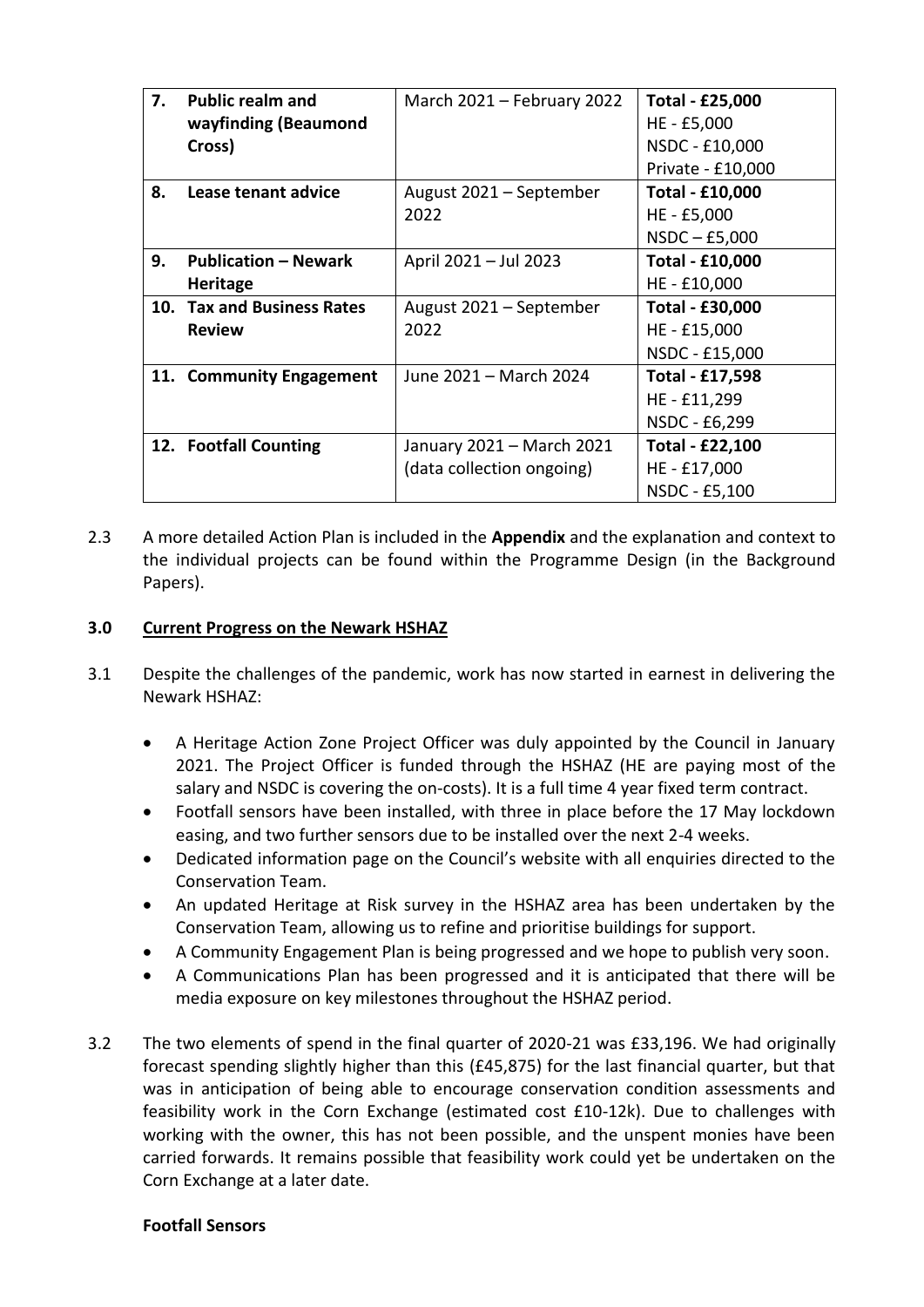- 3.3 Monitoring and evaluation is critical to understanding and evidencing the difference the HSHAZ project has made in practice to the local community and to the local economy. For this reason, we identified the need for appropriate footfall monitoring in Newark town centre (relevant for both High Street and Towns Fund agendas). A suggested budget of £10k was match-funded by the Towns Fund, and a procurement tender advertised to specialist providers. The ability to share accurate and comprehensive data with other organisations, including the Town Council, is also a positive outcome of this project.
- 3.4 There are a wide range of footfall counting technologies on the market, and the tender brief was therefore appropriately open-minded about these options provided that they could deliver a high quality product to NSDC within budget. The shortlisted tender bids included wifi and video-camera based solutions. Following evaluation, the preferred bidder Proximity Futures was awarded the contract in January 2021. Proximity Futures have a track record of delivering these types of sensors, including in other Heritage Action Zone areas. Their wifi based sensor offer to Newark comprised three sensors fixed to buildings or street furniture columns within the townscape, triangulating data from the perimeter of the market place area (the sensor has a 100m reach through uninterrupted external space in any direction).
- 3.5 A key advantage to the WiFi sensor solution is the ability to record returning customers to the high street, as well as measuring dwell times and preferred routes. It can also track people and generate heat maps of popular areas. Whilst this does require people to have a smart phone, and we accept that this is by no means universal, it is nonetheless considered to be a reliable solution. By comparison, the video camera solution is also considered to be very reliable in counting people, but it is much more limited in its ability to provide other data, as well as being restricted by the direction of the fixed camera position (a significant concern when considering the narrow historic streets of Newark).
- 3.6 Given the challenges of delivering projects during a national lockdown, HE were keen to offer additional funding to push projects as far as possible to the end of Q4 2020-21. We took advantage of this, and secured two additional footfall sensors for Newark, giving a total of 5 sensors. Our original commitment to this project from the HSHAZ budget was £10k (of which HE and NSDC would each contribute £5k), but this was increased to 22k following negotiations with HE (5k NSDC, £17k from HE). This now means that the overall HSHAZ budget is £562k, but the additional funds are entirely covered by Historic England.
- 3.7 The first three sensors were installed in mid-May. Over that first weekend following the easing of some restrictions on the 17 May, we were able to get some immediate raw data. Officers have received some initial training on how to access and understand that data, as well as being able to generate reports and share information. In addition, we have noted that there will be an opportunity to expand this project in future years to install further sensors throughout the town if budget becomes available.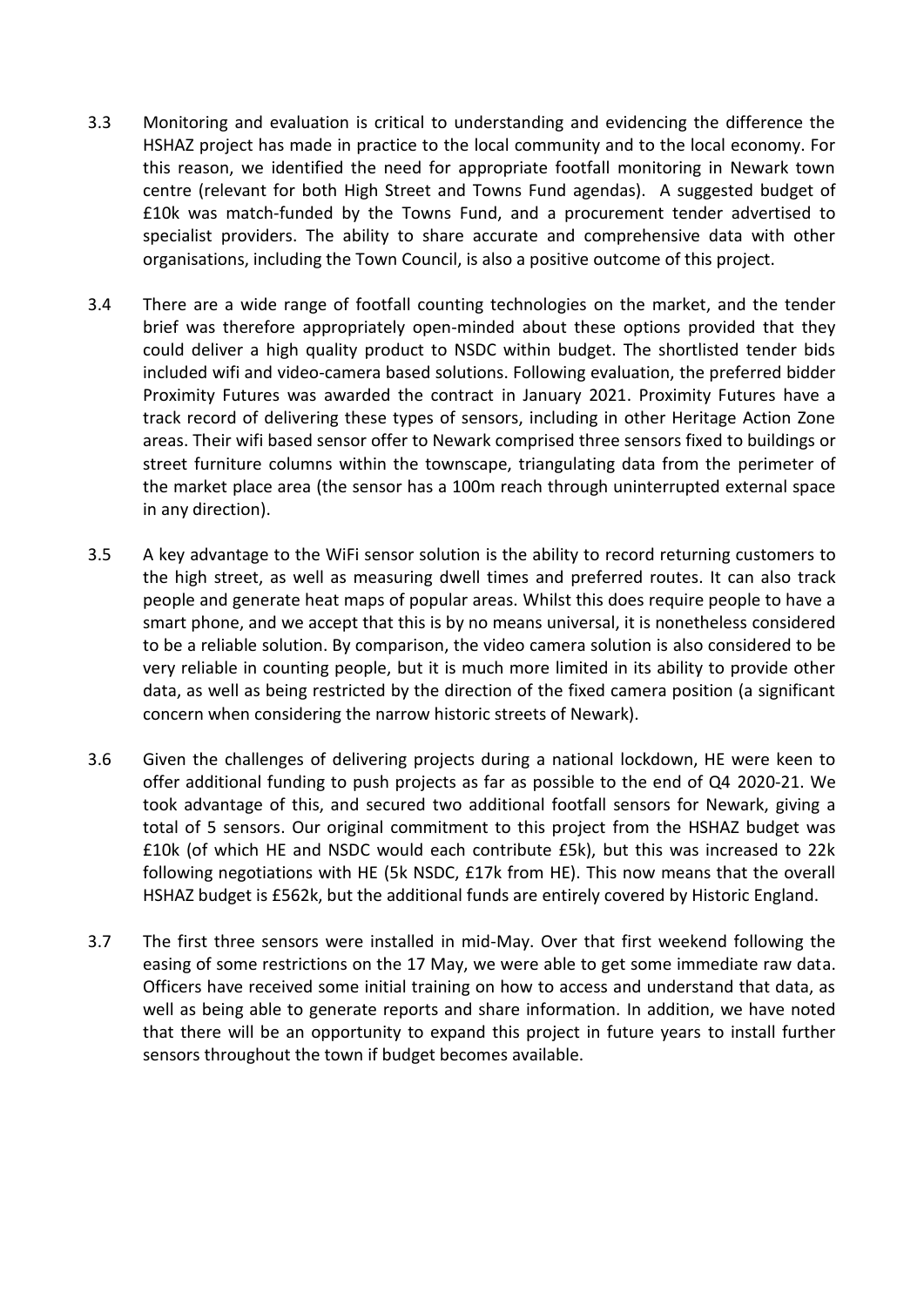### **Heritage at Risk and Shop Front Priorities**

- 3.8 We have undertaken a detailed review of all of the Heritage at Risk buildings identified in the original HSHAZ bid. This includes an up-to-date condition appraisal, as well as examining planning history, site ownership and potential enforcement issues. This work greatly informs which buildings should be prioritised in the heritage at risk grant project. This element of the HSHAZ seeks is to engage local property owners with buildings identified as being at risk (through a combination of decay and vacancy). We will be encouraging them to take up grants to either better understand what is wrong with their building (perhaps in the form of condition surveys), or to otherwise carry out repairs and restore and improve the appearance of historic buildings. The budget for this element of the HSHAZ is £70k.
- 3.9 In addition, the HSHAZ sets a target of three replacement shop fronts. This element of the HSHAZ seeks to engage local property owners within the HSHAZ area and encourage them to take up grants for historic shop front restoration. The objective is to restore and improve the appearance of traditional shop fronts and attract new visitors and businesses to this part of town. A good example of this would might replacing a poor quality modern shop front on a period building with a good quality conservation standard frontage. A budget of £150k is allowed for, but this includes a higher percentage of private investment than other projects.

## **The Newark HSHAZ Cultural Programme – Newark Creates**

- 3.10 The Cultural Programme is resourced by a separate funding stream for cultural activities during the lifetime of the HSHAZ, and is being developed and delivered by a Cultural Consortium of local organisations from the business, public and third sector, led by Inspire. One of the major aims of the Programme is to help people feel proud of where they live, looking to engage communities with their local high streets, and celebrate the role and importance of these historic areas as hubs of the community.
- 3.11 Through a pilot funding scheme, public consultation was undertaken in February 2021 to shape the design of the cultural Programme. 1,178 people completed the survey, with 784 being residents of Newark and Sherwood. A summary of the analysis identifies that:
	- Those completing the forms are very passionate about the area they live, work, visit and play in. They talk extensively about history stories beyond the Civil War such as the River, agricultural, Brewery and social history. They are keen to make the place more attractive through signage and landscaping and to see existing cultural programmes made more accessible. Night safety, parking and lack of public transport always remain an issue, especially when attending evening cultural events.
	- Artistically they ask for imagination and thinking outside the box, with lots of interest for developing existing events, festivals and cultural programmes, along with themed markets.
	- Creativity is also talked about in particular for spaces for local artists, a creative 'hub', utilising pop up spaces and empty shops for workshops, to children's programmes, exhibitions and events.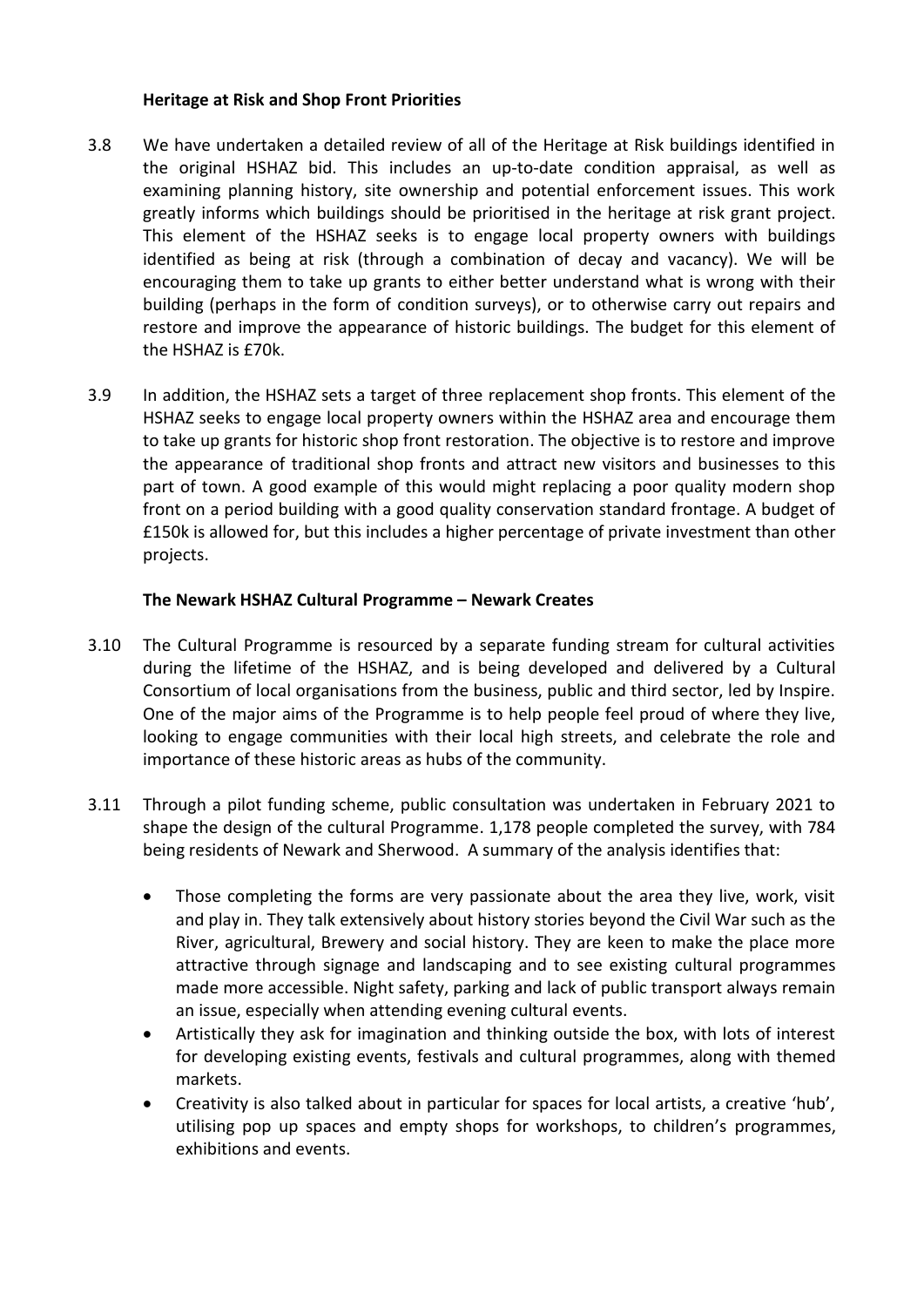- Finally, there is much focus on the outdoor experience. This is perceived to be an important aspect of the pandemic (as evidenced by national surveys for arts and cultural organisations such as After the Interval that was designed to capture how audiences felt about missing live events during lockdown, as well as their thoughts about booking and attending in the future).
- Residents of Newark have been exploring their local places and walks and this is reflected strongly in these survey results.
- 3.12 The Cultural Consortium successfully bid for £90,000 of funding for a Cultural Programme which will run from April 2021 – March 2024. The Programme's aims are:

Aim 1: To confirm and finalise the Cultural Programme and project plan Outcome 1: Agreed Cultural Programme with community buy-in

Aim 2: To encourage new and sustainable cultural activity Outcome 2: New collaborations and the creation and commissioning of ambitious new work

Aim 3: To engage new and diverse audiences in creative activities Outcome 3: Wider community and professional engagement with new and different audiences

Aim 4: To develop the reputation of Newark Town Centre as one for cultural excellence Outcome 4: Increased awareness of Newark and recognition of its quality cultural Programme

Aim 5: To celebrate Newark's High Street, cultural heritage and stories Outcome 5: A collective sense of pride and understanding of Newark's cultural heritage and stories

Aim 6: New and enhanced skills within the cultural heritage sector Outcome 6: Enhanced capacity within the cultural heritage sector through individual and professional skills development

- 3.13 Inspire has recruited a Cultural Programme Co-ordinator (funded through the £90k award). The post holder will work with the Consortium to develop and deliver the Programme and to seek match funding for 2022 and beyond to increase the scope and impact of the Programme.
- 3.14 The Programme for 2021 is in development by the Consortium. Plans include:
	- A Heritage Poetry Trail inspired by Newark's history and significant buildings.
	- 'Paint the Town' a series of cultural events in the town centre, encouraging people to engage with their built environment through activities such as street play, dance, roving performances and outdoor art.
	- Twilight Hours an evening of creative workshops, music, walks and tours to encourage evening footfall and welcome local communities into the town centre.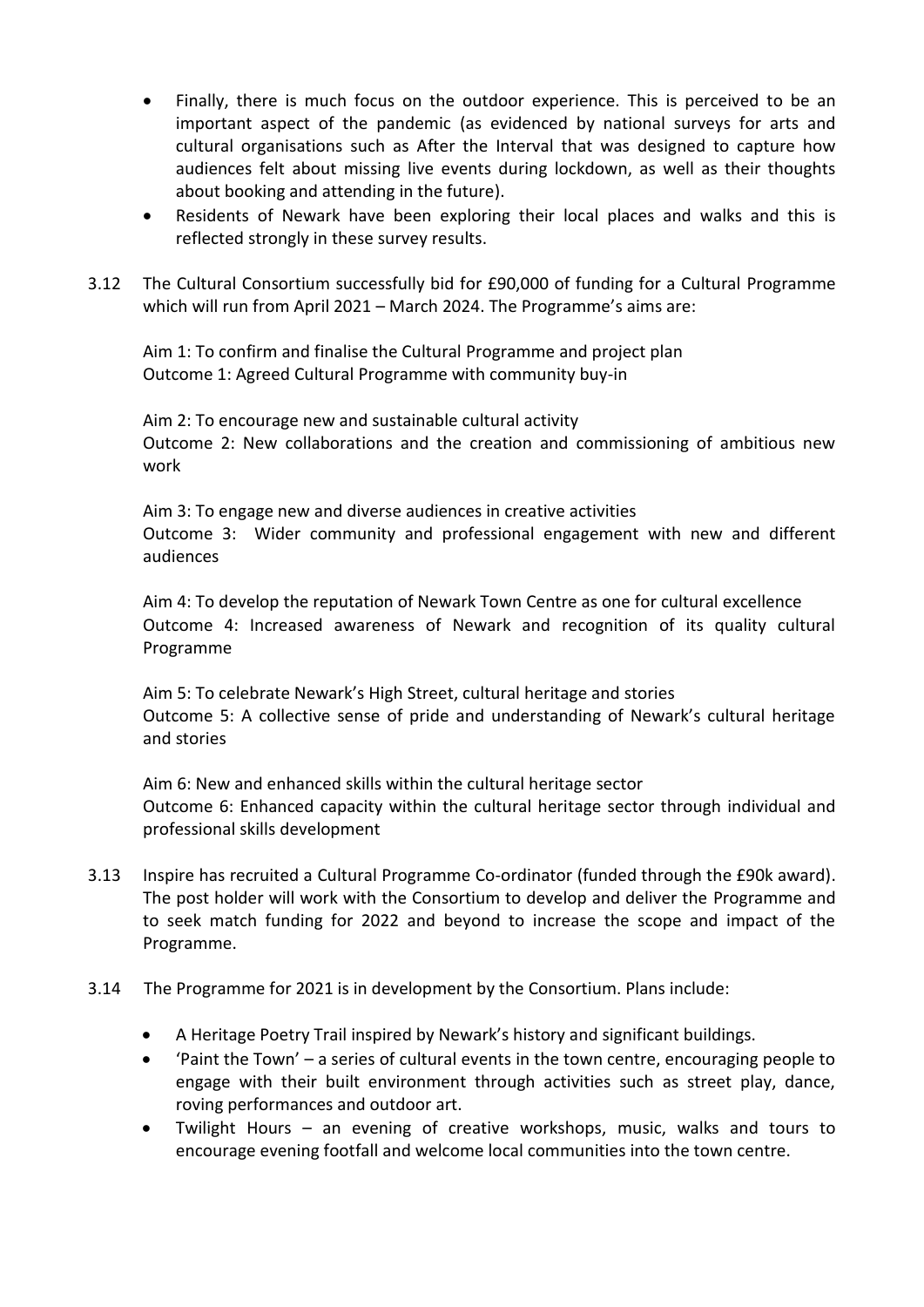- Newark Fun Palace Fun Palaces are a national and international campaign, nurturing and supporting the potential and positivity of sharing people's enthusiasms, passions and skills with their own local community. This will include heritage and conservation skills, crafts, languages and restoration.
- 3.15 Engagement with and involvement in other national initiatives such as Heritage Open Days, The Big Draw and the Being Human Festival to enhance the impact of these events locally.
- 3.16 HE have commissioned Emergency Exit Arts (EEA) to produce a large-scale outdoor celebration of the high street, to be delivered in summer 2023. Five geographically diverse HSHAZ areas will be selected to host one of these outdoors arts celebrations, and work closely with the communities in that area to produce and deliver the project. What form the outdoor art takes (for example processions, performance, pyrotechnics, projection mapping etc.) will be decided following community workshops. The process will be a collaboration between EEA, HE and the specific high streets hosting the commission. The Cultural Consortium will be writing an Expression of Interest to become one of the hosts.

### **Integration with Wider Cultural Activities**

3.17 It is recognised that the HSHAZ Cultural Programme sits within a wider spectrum of events and cultural activities, including important events promoted by Newark Town Council, NSDC events promoted through the National Civil War Centre, Palace Theatre and Newark Castle, Newark's Cultural Heart and potentially Culture Recovery Fund projects. Consequently, we attend regular meetings on all of these different elements, including via the Towns Team (chaired by Newark Town Council) and Newark's Cultural Heart project meetings. We have inputted on the draft What's On calendar, furthermore, and discussed the need for integration. Potential options budgeted for in the HSHAZ include developing promotional materials to be used at relevant events, as well as providing Conservation Officer support/workshops on Heritage Open Day Weekends and other types of workshops (this might include promoting traditional heritage skills, good conservation practice, understanding heritage significance etc). There may also be opportunities to incorporate engagement on the Newark Conservation Area Appraisal through some of these events.

### **Communications and Promotion of the HSHAZ**

- 3.18 The development of a strong communications strategy to promote the HSHAZ is a key element to the success of the Programme. The HSHAZ currently has a page on the NSDC website with information on the purpose of the HSHAZ, potential grants we could offer and contact details for interested people. We receive regular contact through this page and have begun discussions with potential grant sites and cultural partners.
- 3.19 Unlike the Cultural Programme, the HSHAZ grants, be it in the context of Heritage at Risk or replacement shopfront objectives, or otherwise consultant-led feasibility work, are all generally aimed at a landowner/tenant audience, and therefore much of the work undertaken by the HAZ Project Officer and Conservation Team will be very focussed (letter writing and bespoke meetings with owners/tenants of heritage at risk priority buildings for example). Nevertheless, the communications strategy will include a strong emphasis on digital marketing, utilising existing NSDC social media streams and working alongside Historic England's social media strategy for the wider HSHAZ scheme. A dedicated HSHAZ social media stream would be of benefit to the Programme and would allow more regular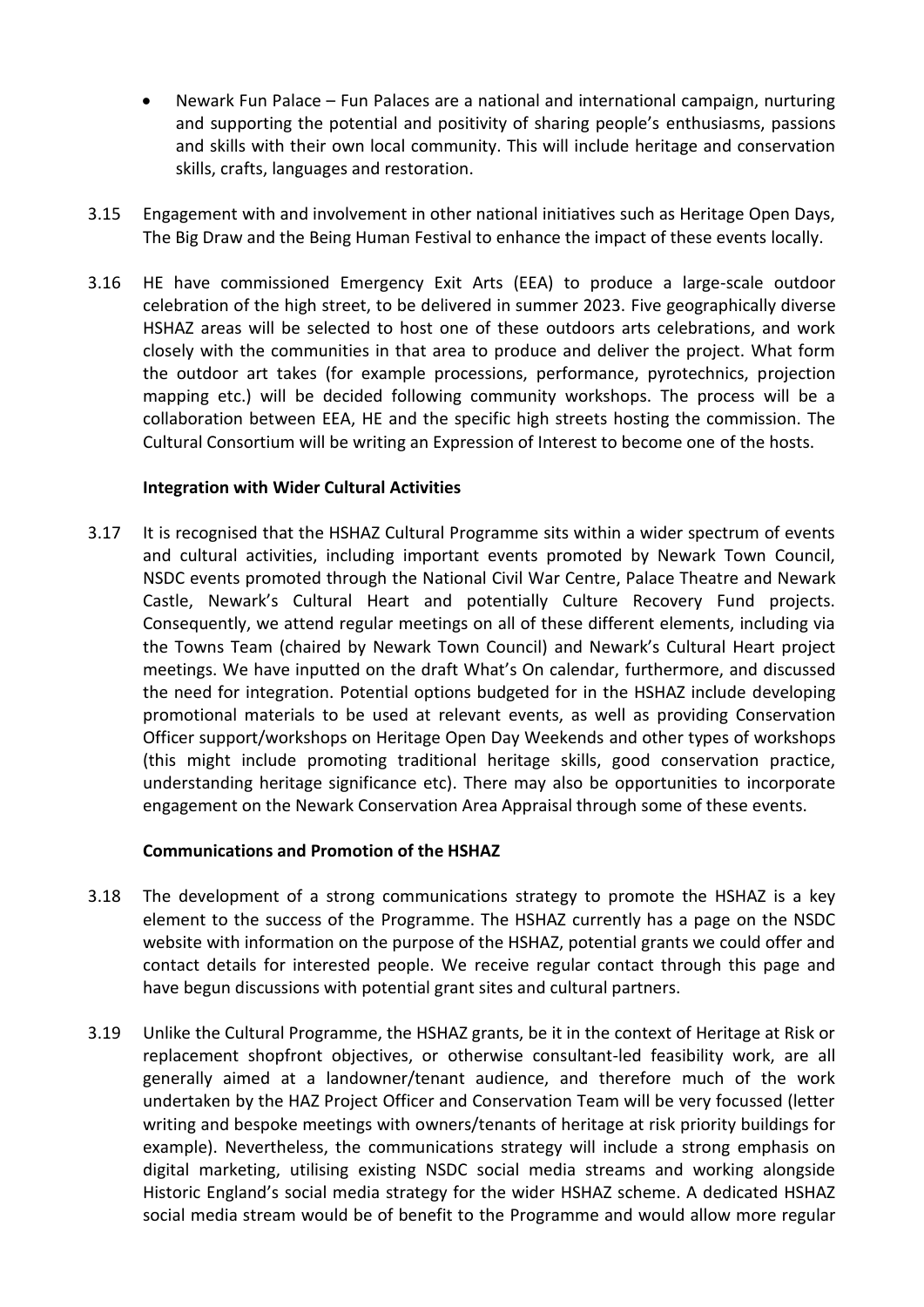and unique content posting as the HSHAZ progresses. We anticipate building a new webpage for the HSHAZ which will serve for advice documents, promotion of the HSHAZ Cultural Programme and as a document of progress which will become a legacy destination after the scheme has ended. Other HSHAZ schemes have established beneficial online presences through this method.

- 3.20 Digital engagement will be supplemented by more traditional engagement procedures. The HSHAZ will be undertaking a series of community engagement workshops to engage the public in the Programme and gather their views on revitalisation of the high street and the HSHAZ scheme. Feedback will be used to shape our plans. This will ensure that the public feel a sense of ownership over their high street and an ability to influence the future of Newark. Community engagement will encompass all residents of Newark, but we will have a particular focus on with young people and with people who have not previously engaged with heritage schemes.
- 3.21 These elements are currently being developed with the Council's Communications Team who have provided a dedicated officer to support the HSHAZ. In addition, a bigger discussion is needed on co-ordinating messaging between NSDC, Newark Town Council, the Towns Fund, and Visitor Destination. Support is also given by HE, including marketing materials and intelligence on national projects with relevance to Newark.
- 3.22 It is recognised that the concoction of various projects progressing within Newark over the next few years through the HSHAZ, Towns Fund and other schemes requires co-ordination to avoid perceptions of disjointed or isolated strategies. For these reasons, regular meetings are being held with the Communications Team, and consideration being given to branding and messaging across all of the various strands, as well as how best to develop webpages.
- 3.23 We also need to consider the relationship between the HSHAZ Cultural Programme (developed by the Cultural Consortium) and the HSHAZ managed by NSDC. Although the Cultural Consortium is community-led, NSDC is giving considerable support and advice, and Consortium meetings are well attended by NSDC officers. In addition, all public enquiries on the HSHAZ are being directed through a single contact on the NSDC website (the Conservation email address) and shared between both the HAZ Project Officer and the Business Manager for Heritage Culture and Visitors. This will ensure that messaging is consistent.

### **Next Steps**

3.24 Promotion of the HSHAZ will be a key objective over the coming months. This will include contacting owners of heritage at risk buildings and owners of potential shopfront replacements to begin grant scheme discussions. Community engagement activities will begin over the summer. There are a number of other projects yet to be developed, such as feasibility work in the public realm and toolkits for incentivising and encouraging reuse and repurposing of buildings within the HSHAZ area. These elements will begin to be developed in more detail this year and we will report back to this Committee later in the year with further updates.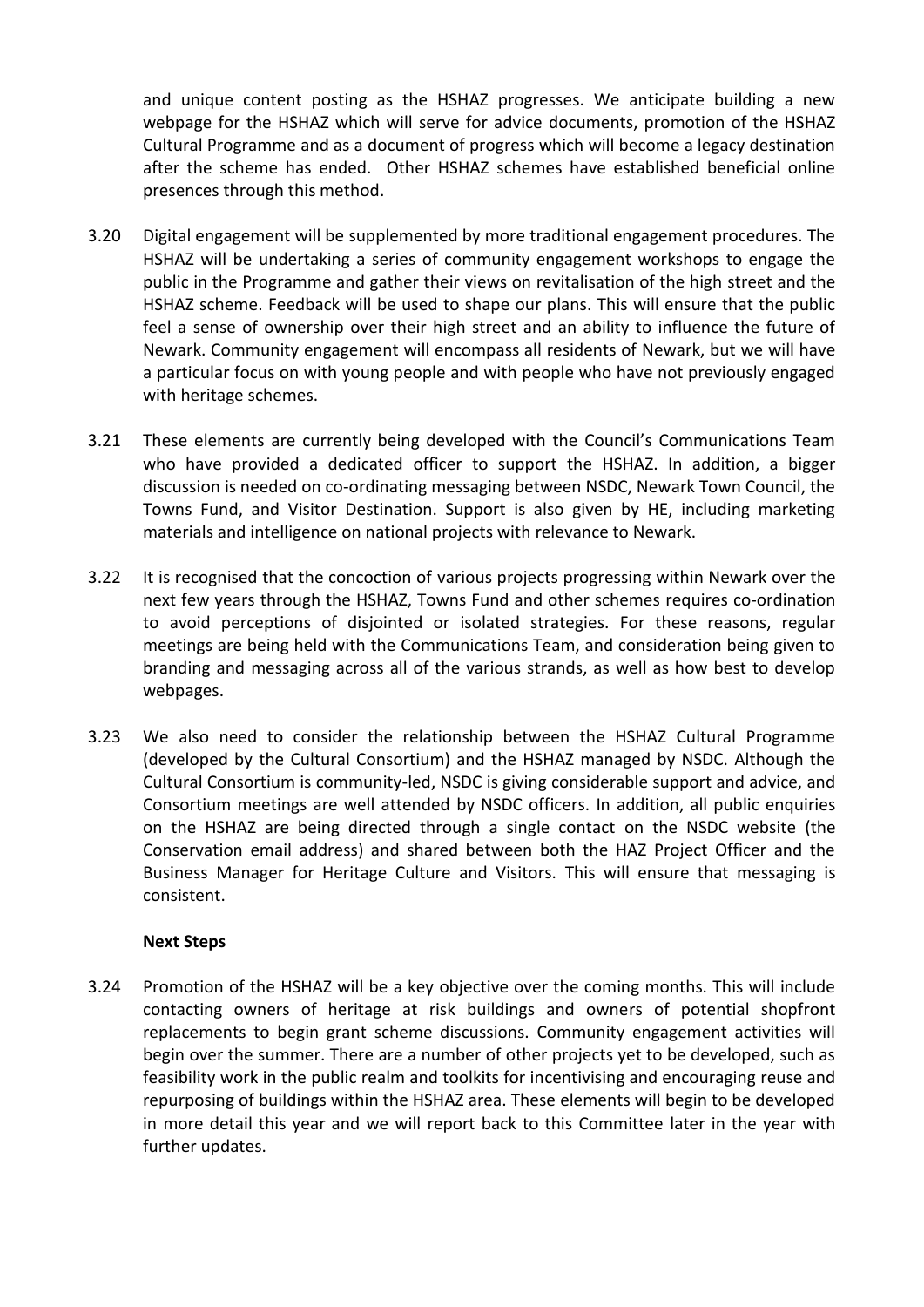## **4.0 Proposals**

4.1 For the Committee to note progress on the Newark High Street Heritage Action Zone.

## **5.0 Equalities Implications**

5.1 The Programme Design for the HSHAZ will need to ensure that there is equality of opportunity and that no individuals or groups are disadvantaged or discriminated against because of race, sex, disability, religion or belief, sexual orientation, gender reassignment, maternity and pregnancy, marriage or civil partnership, age, or social inequality.

## **6.0 Digital Implications**

6.1 There are no direct implications for ICT.

## **7.0 Financial Implications FIN21-22-3351**

7.1 The HSHAZ Programme covers the period from now until March 2024. The overall project is now £562,000, of which the Council has allocated revenue budget for the agreed contribution of £125,000 over the period (Historic England's contribution is £287,000, with the remaining £150,000 coming from private sector contributions). The £12k uplift is additional monies form Historic England for the footfall sensor project, with no change to NSDC contributions. £25,148 has been received from HE but only £23,280.49 belongs to the period 2020-21, and some salary income of £1,867.51 had to be carried forward to 2021-22 as Receipts in Advance. A summary of the yearly spend profile is as follows:

|                          | Q4 2020/21 | 2021/22  | 2022/23  | 2023/24 | <b>TOTAL</b> |
|--------------------------|------------|----------|----------|---------|--------------|
| <b>HE Contribution</b>   | £23,280.49 | £116,158 | £99,045  | £46,751 | £287,000     |
| <b>NSDC Contribution</b> | £6,506.35  | £53,658  | £42,045  | £21,251 | £125,000     |
| <b>Private Sector</b>    | £0         | £80,000  | £65,000  | £5,000  | £150,000     |
| <b>Grand Total</b>       | £29,786.94 | £249,815 | £206,089 | £73,001 | £562,000     |

7.2 The schemes within the HAZ Programme are mostly revenue expenditure but any of the schemes that are deemed to be Capital expenditure, will need to be individually reported to Policy and Finance Committee to seek approval for the budget included in the capital Programme. These will be financed by a revenue contribution, HSHAZ funding and external grant, therefore there will be no additional revenue implications in relation to the proposed projects.

### **8.0 Community Plan – Alignment to Objectives**

8.1 The community engagement on the HSHAZ accords with the Objective that seeks to increase participation with the Council and within local communities. It will also align with the Objective to enhance and sustain Town centres whereby heritage is appropriately protected.

### **9.0 RECOMMENDATION**